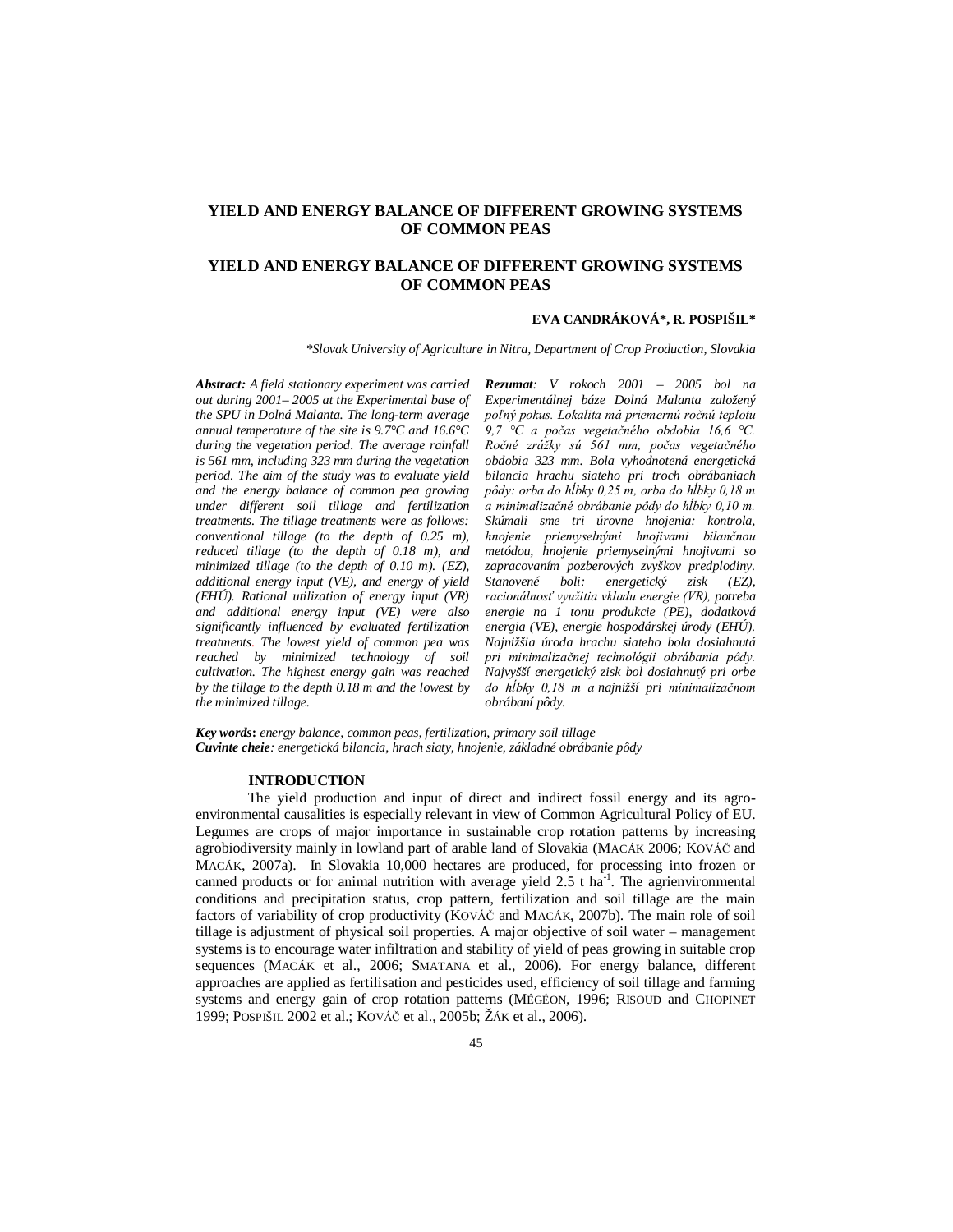The aim of the study was to evaluate yield and the energy balance of common pea growing under different soil tillage and fertilization treatments.

## **MATERIAL AND METHOD**

A field stationary experiment was carried out during 2001– 2005 at the Experimental base of the Slovak University of Agriculture in Dolná Malanta. The long-term average annual temperature of the site is 9.7°C and 16.6°C during the vegetation period. The average rainfall is 561 mm, including 323 mm during the vegetation period. The soil is classified as a mediumheavy Haplic Luvisol formed. The chemical properties of experimental site are in Table 1.

The strip-plot design with three tillage treatments in four replications and following cropping sequences of winter wheat, pea + intercrop (white mustard), grain maize, spring barley with undersowing of red clover and next year only red clover, were applied.

The tillage treatments were as follows:  $B-1$  – conventional tillage (to the depth of 0.25 m), B-2 – reduced tillage (to the depth of 0.18 m), B-3 – minimized tillage (to the depth of 0.10 m). The fertilization methods were as follows: 0 – no fertilization; PH – balance fertilization to design yield; PZ – balance fertilization with incorporation of forecrops residues after harvest. The fertilized level was calculated on the yield level 30 t ha<sup>-1</sup> according FECENKO, LOŽEK (2000).

Quantification of the energy contribution, the used energy equivalents and methods of calculation were calculated according to Preininger's method (1987). For the energy balance evaluation, the following factors of the additional energy inputs were calculated:

- 1. mineral and organic fertilizers in pure NPK nutrients used [kg ha<sup>-1</sup>]
- 2. energy in machines  $[GJ ha<sup>-1</sup>]$
- 3. energy in seeds  $[GJ ha<sup>-1</sup>]$
- 4. fuel consumption  $[1 \text{ ha}^{-1}]$
- 5. pesticides  $[\text{kg ha}^{-1}]$
- 6. labour consumption  $[h \, ha^{-1}]$ .

The statistical program Statistica 6.0 for Windows was used for data analysis (analysis of variance, multiple range tests).

#### **RESULTS AND DISCUSSION**

The experimental site is characterized with the high average temperature and the lower rainfall. A weather condition in the individual year of cultivation is presented in figure 1.

The precipitation status of evaluated year strongly influences the variability in soil moisture. The extremely dry June (6.5mm) 2003 has the influence on soil moisture scenario. The highest precipitation doses were noted in 2002 and 2005. In assessment of soil humidity balance and soil moisture dynamic the high influence tillage systems have to be keeping in mind (KOVÁČ et al., 2005a). In our trial during period of seeds formation (Mai–June) the warmest conditions were noted in 2001-2003.

During elongation period of peas plant optimal temperature (day-night) for peas crop in vegetative period are in interval  $16{\text -}20$  °C and  $10{\text -}16$  °C in generative phase of peas crop (LAHOLA et al.,1990). Similarly LEHMANN and BLIXT (1994) referred 18 °C as optimal temperature with higher temperature in vegetative phase and lower in generative phase.

For common pea are suitable sandy-loam soils with the depth of the topsoil 180-350 mm, with the content of humus 2 %, pH 6-7 (POSPIŠIL, CANDRÁKOVÁ, 2004). The nutrient content in soil is presented in table 1.

The highest grain yield of common pea was reached at the treatment with mineral fertilizers at every method of soil cultivation in an average. According the five years results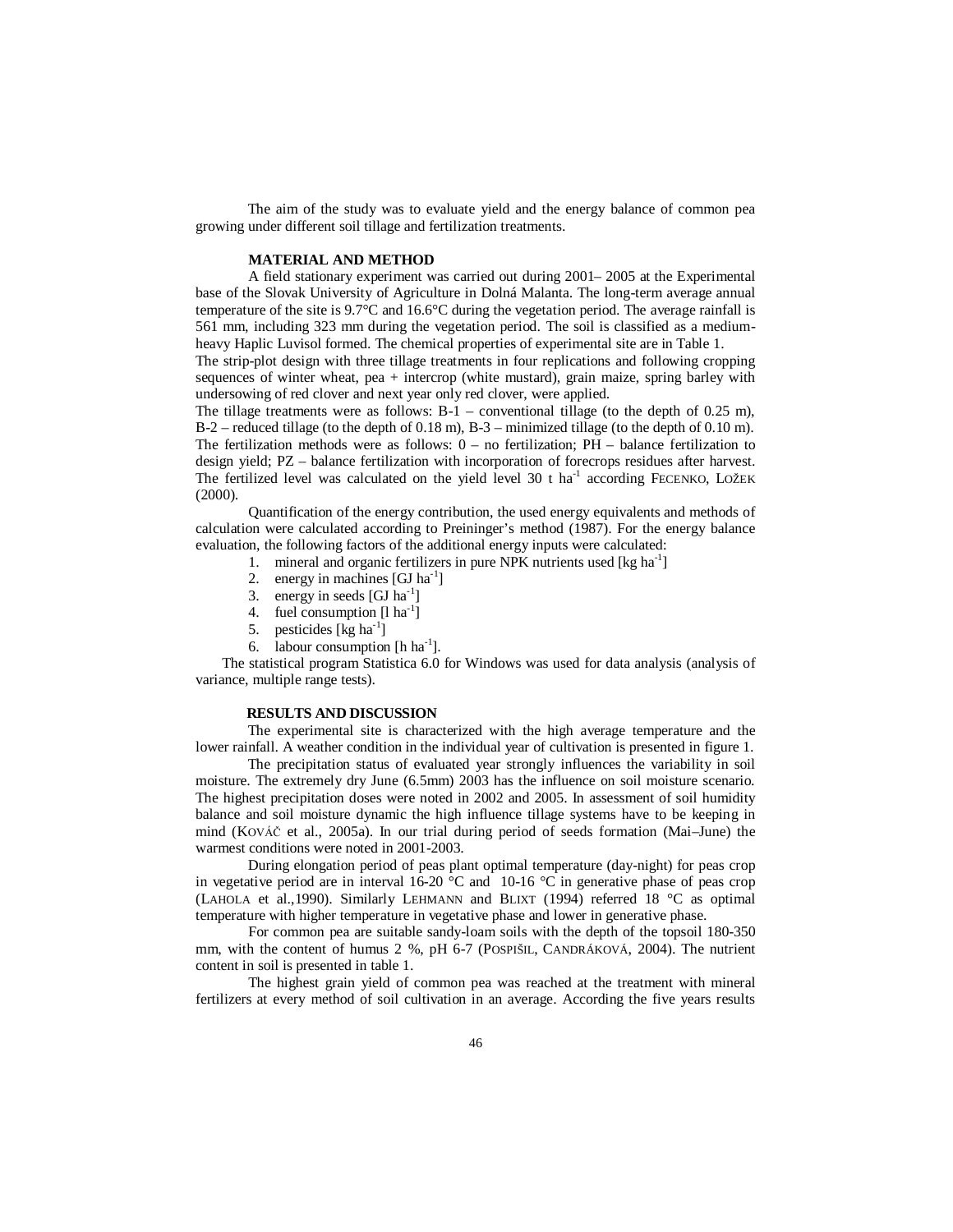

disk tools, as a part of minimized technology, was the less suitable for primary tillage of common peas (tab. 2).



## *Table 1*

| The agrochemical soil characteristics before sowing |          |                                         |       |        |     |      |      |  |  |  |
|-----------------------------------------------------|----------|-----------------------------------------|-------|--------|-----|------|------|--|--|--|
| Year                                                |          | Nutrient content $(mg \text{ kg}^{-1})$ | Humus | pH/KCl |     |      |      |  |  |  |
|                                                     | $N_{an}$ | %                                       |       |        |     |      |      |  |  |  |
| 2001                                                | 3.95     | 55                                      | 260   | 2110   | 270 | 2,41 | 5.69 |  |  |  |
| 2002                                                | 4.11     | 58                                      | 246   | 1890   | 235 | 2.40 | 5.63 |  |  |  |
| 2003                                                | 3.78     | 56                                      | 220   | 1560   | 215 | 2.43 | 5.60 |  |  |  |
| 2004                                                | 4.05     | 69                                      | 304   | 1750   | 230 | 2.42 | 5.65 |  |  |  |
| 2005                                                | 3.87     | 69                                      | 296   | 1600   | 221 | 2.40 | 6.39 |  |  |  |

Energy outputs from growing of peas varied from  $51.53$  GJ ha<sup>-1</sup> in minimize tillage system with incorporation of forecrop residues (B3 PZ, 2003) to 348.68 GJ ha<sup>-1</sup> in reduced tillage (B2, PH, 2002). The soil tillage system strongly differs in energy balance evaluation. KOVÁČ et al. (2005b) noted highest brutto energy output by conventional tillage (216 GJ  $h^{-1}$ ) with comparison to no till system  $(202 \text{ GJ h}^{-1})$  The placement of the postharvest residues was negative on energy production, what can be caused by the influence of postharvest residues of preceding crop – winter wheat. Postharvest residues of winter wheat showed the least values of microbial activities, least speed of mineralization and the high immobilization of nitrogen after their placement in the plough-land (ZAUJEC, 1994).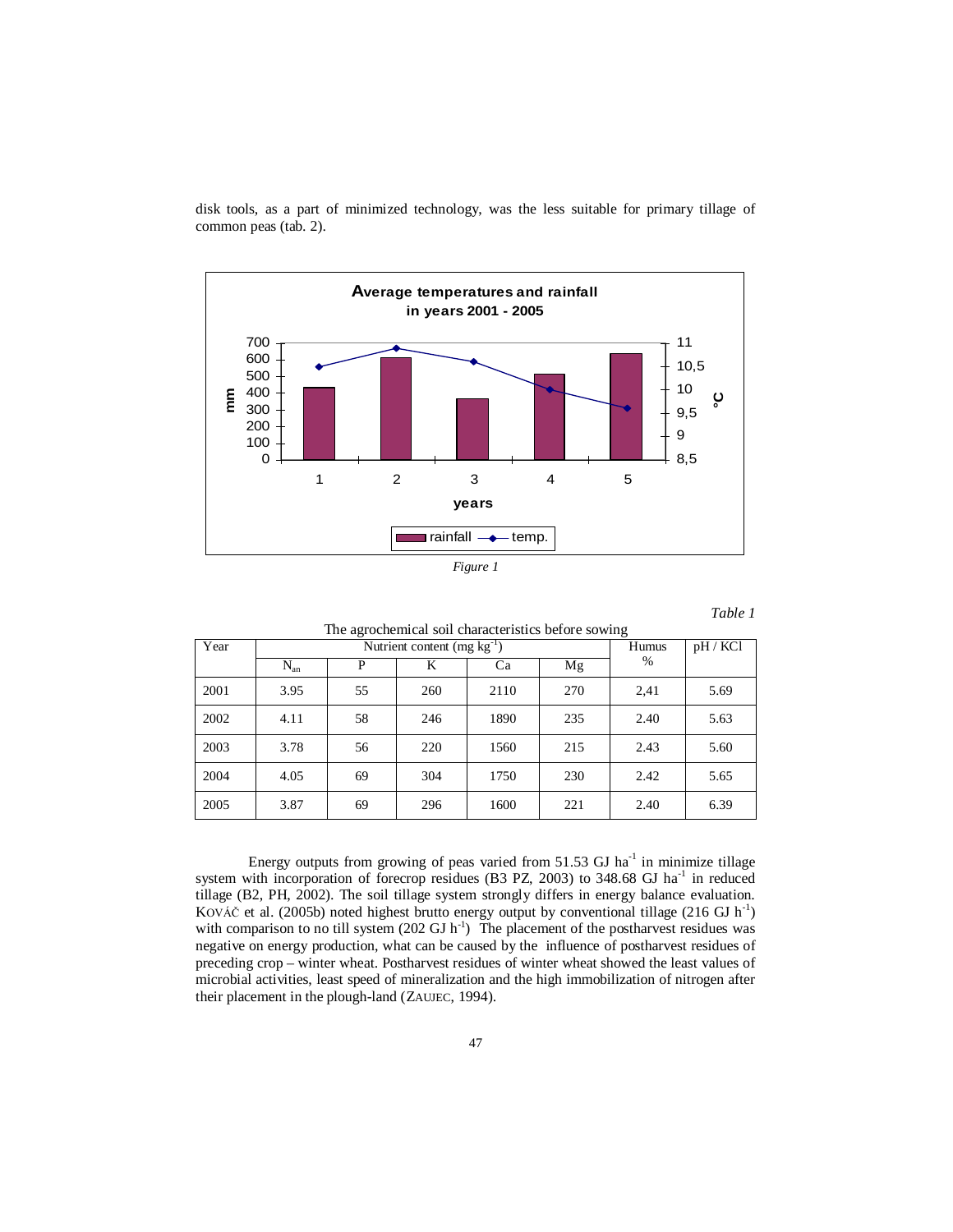| anı |  |
|-----|--|

| Soil cultivation | Fertilization  | Seed yield $(t \, ha^{-1})$ |      |      |      |      |         |  |  |  |  |  |
|------------------|----------------|-----------------------------|------|------|------|------|---------|--|--|--|--|--|
|                  |                | 2001                        | 2002 | 2003 | 2004 | 2005 | Average |  |  |  |  |  |
| B <sub>1</sub>   | $\overline{0}$ | 5.47                        | 5.53 | 1.32 | 3.26 | 3.08 | 3.73    |  |  |  |  |  |
|                  | <b>PH</b>      | 5.65                        | 5.76 | 1.36 | 3.65 | 3.74 | 4.03    |  |  |  |  |  |
|                  | PZ             | 5.09                        | 5.08 | 1.13 | 3.29 | 4.90 | 3.90    |  |  |  |  |  |
|                  | Average        | 5.40                        | 5.46 | 1.27 | 3.40 | 3.91 | 3.89    |  |  |  |  |  |
| B <sub>2</sub>   | $\Omega$       | 5.66                        | 5.67 | 1.53 | 3.52 | 3.44 | 3.96    |  |  |  |  |  |
|                  | PH             | 5.69                        | 5.80 | 1.45 | 3.58 | 3.55 | 4.01    |  |  |  |  |  |
|                  | PZ             | 5.27                        | 5.35 | 1.51 | 3.48 | 4.01 | 3.92    |  |  |  |  |  |
|                  | Average        | 5.54                        | 5.61 | 1.50 | 3.53 | 3.67 | 3.97    |  |  |  |  |  |
| B <sub>3</sub>   | $\Omega$       | 4.52                        | 4.59 | 1.02 | 3.52 | 3.82 | 3.49    |  |  |  |  |  |
|                  | PH             | 4.50                        | 4.52 | 1.35 | 3.75 | 3.86 | 3.60    |  |  |  |  |  |
|                  | PZ             | 4.67                        | 4.76 | 1.00 | 3.12 | 3.18 | 3.35    |  |  |  |  |  |
|                  | Average        | 4.56                        | 4.62 | 1.12 | 3.46 | 3.62 | 3.48    |  |  |  |  |  |

The influence soil cultivation and fertilization on the seed yield of common pea

## *Table 3*

| Tillage and<br>fertilization<br>treatments |                | Energy gain<br>[GJ $ha^{-1}$ ] | Energy efficacy<br>[%] | Need of energy<br>per ton of main<br>product<br>$\left[\mathbf{GJ} \; \mathbf{t}^{-1}\right]$ | Rational utilization of<br>energy input<br>[%] |  |
|--------------------------------------------|----------------|--------------------------------|------------------------|-----------------------------------------------------------------------------------------------|------------------------------------------------|--|
|                                            | $\mathbf{0}$   | 59.41                          | 7.37                   | 3.67                                                                                          | 90.23                                          |  |
| B1                                         | PH             | 61.89                          | 6.94                   | 3.76                                                                                          | 87.04                                          |  |
|                                            | PZ             | 54.35                          | 6.47                   | 4.35                                                                                          | 79.05                                          |  |
|                                            | $\overline{x}$ | 58.55                          | 6.93                   | 3.93                                                                                          | 85.39                                          |  |
|                                            | $\mathbf{0}$   | 63.16                          | 7.90                   | 3.21                                                                                          | 90.30                                          |  |
| B <sub>2</sub>                             | PH             | 62.52                          | 7.10                   | 3.51                                                                                          | 88.32                                          |  |
|                                            | PZ             | 59.08                          | 7.05                   | 3.62                                                                                          | 85.29                                          |  |
|                                            | $\overline{x}$ | 61.59                          | 7.35                   | 3.44                                                                                          | 87.98                                          |  |
|                                            | $\overline{0}$ | 51.43                          | 6.88                   | 4.24                                                                                          | 83.52                                          |  |
|                                            | PH             | 52.36                          | 6.31                   | 4.01                                                                                          | 82.54                                          |  |
| B <sub>3</sub>                             | PZ             | 49.76                          | 6.32                   | 4.56                                                                                          | 84.98                                          |  |
|                                            | $\overline{x}$ | 51.18                          | 6.50                   | 4.27                                                                                          | 83.64                                          |  |

Energy balance of growing of common pea (average of year 2001-2005).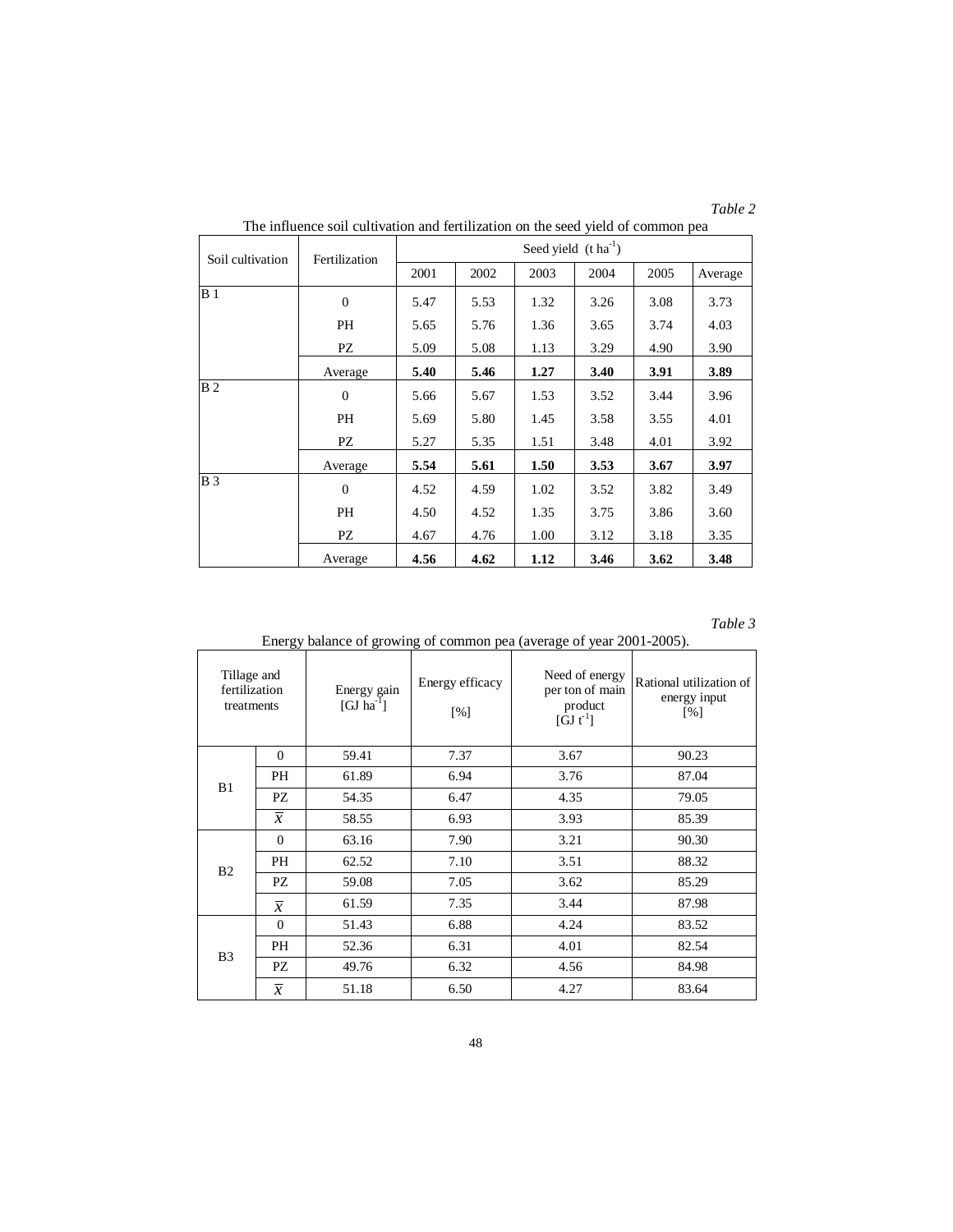The energy inputs of the soil tillage were in intervals from 8.57 GJ ha<sup>-1</sup> (B1 - in the year 2003) to  $14.62$  GJ ha<sup>-1</sup> (B2 - in the year 2005). Comparable high of the energy inputs stated Pospišil (2002). In our experiments the highest demand energy inputs from fossil fuels was by tillage (B1) to the depth  $0.25$ m (10.47 GJ ha<sup>-1</sup>) and the least demand (9.29 GJ ha<sup>-1</sup>) was noted by minimized tillage soil cultivation (B3). The energy from fossil fuels was sharing on additive energy inputs by minimized tillage 27.71 % (B1). 25.78 % (B2) and 24.41% (B3). The highest energy gain was in the treatment B2 with mineral fertilization (PH) in 2002 (91.82 GJ ha<sup>-1</sup>) and the lowest in the treatment B3 with incorporation of post harvest residues (PZ) in 2003 (5.61 GJ ha<sup>-1</sup>). This data indicates that common pea has expressive variability of yields in the individual years. The highest energy gain was reached at the tillage to the depth 0.18 m and the lowest at minimal tillage (tab.3). We noted statistically significant differences at the P> 0.05 between these two methods of cultivation.

All evaluated indicators were influenced by year condition (tab. 4). Primary soil tillage significantly influenced energy gain (EZ), additional energy input (VE), and energy of yield (EHÚ). Rational utilization of energy input (VR) and additional energy input (VE) were also significantly influenced by evaluated fertilization treatments.

*Table 4*

|  |  |  |  |  |  |  | Analysis of variance of main indicators of energy balance of common pea production |
|--|--|--|--|--|--|--|------------------------------------------------------------------------------------|
|  |  |  |  |  |  |  |                                                                                    |

|                                               | Year              | Soil cultivation       | Fertilization     |  |  |
|-----------------------------------------------|-------------------|------------------------|-------------------|--|--|
| Indicator                                     | degree of freedom | Degree of<br>freedom 2 | degree of freedom |  |  |
|                                               | $113.25^{++}$     | $5.23^{+}$             |                   |  |  |
| Energy of grain yield - EHU                   |                   |                        | $0.61^{-}$        |  |  |
| Energy gain - EZ                              | $115.30^{++}$     | $4.60^{++}$            | $0.40^{-}$        |  |  |
| Rational utilization of energy - VR           | $123.50^{+++}$    | $2.10^{-}$             | $5.80^{++}$       |  |  |
| Need of energy per 1 tonne of production - PE | $79.55^{+++}$     | $1.75$ <sup>-</sup>    | $1.22^{\degree}$  |  |  |
| Additional energy - VE                        | $60.83^{+++}$     | $73.26^{++}$           | $9.62^{***}$      |  |  |

Significance  $^{+++}\alpha$  < 0.001;  $^{+} \alpha$  < 0.01;  $^{+} \alpha$  < 0.05

#### **CONCLUSIONS**

According to the five years evaluation period of common pea field trials during 2001-2005 we can suggest the following conclusion:

- $\div$  Primary soil tillage significantly influenced energy gain (EZ), additional energy input (VE), and energy of yield (EHÚ).
- $\div$  Rational utilization of energy input (VR) and additional energy input (VE) were also significantly influenced by evaluated fertilization treatments.
- \* The least accepted technology from point of view of yield was minimize soil cultivation.
- The highest level of production energy of yield of common pea was achieved at the tillage to the depth 0.18m.

**Acknowledgement:** The research was supported by the project VEGA – 1/0152/08.